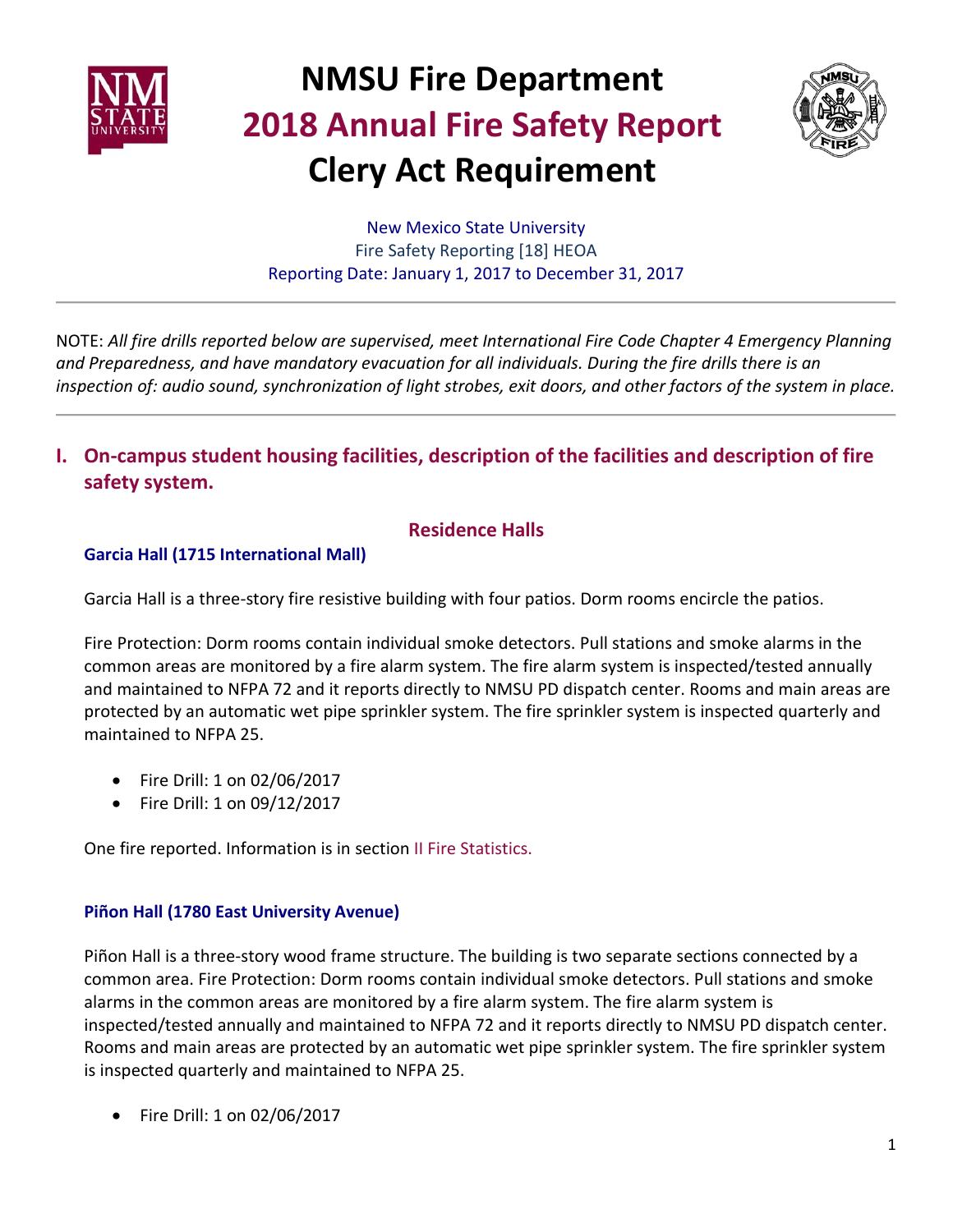



• Fire Drill: 1 on 09/12/2017

No fires reported. Information is in section II Fire Statistics.

### **Rhodes-Garrett-Hamiel (RGH) (2715-2735 Jordan Road)**

RGH is a three-story fire resistive building with traditional dorm rooms off the main hallway.

Fire Protection: Dorm rooms contain individual smoke detectors. Pull stations in the common areas are monitored by a fire alarm system. The fire alarm system is inspected/tested annually and maintained to NFPA 72 and it reports directly to NMSU PD dispatch center. Hallways and corridors are protected by with an automatic wet pipe sprinkler system. The fire sprinkler system is inspected quarterly and maintained to NFPA 25.

- Fire Drill: 1 on 02/06/2017
- Fire Drill: 1 on 09/11/2017

One fire reported. Information is in section Arson Fires.

# **Campus Apartments**

### **Cervantes Village**

Cervantes Village are multiple single story wood frame buildings, they contain one, two, and four bedroom apartments.

Fire Protection: The rooms contain individual smoke detectors and CO alarm detectors.

No fire reported. Information is in section II Fire Statistics.

### **Chamisa Village I & II (1735 Stewart Street)**

Chamisa Village is a complex made-up of three-story wood frame buildings. Apartments come in two and four bedroom layouts.

Fire Protection**:** Apartments contain individual smoke detectors. Pull stations and smoke alarms in the common areas are monitored by a fire alarm system. The fire alarm system is inspected/tested annually and maintained to NFPA 72 and it reports directly to NMSU PD dispatch center. Rooms and main areas are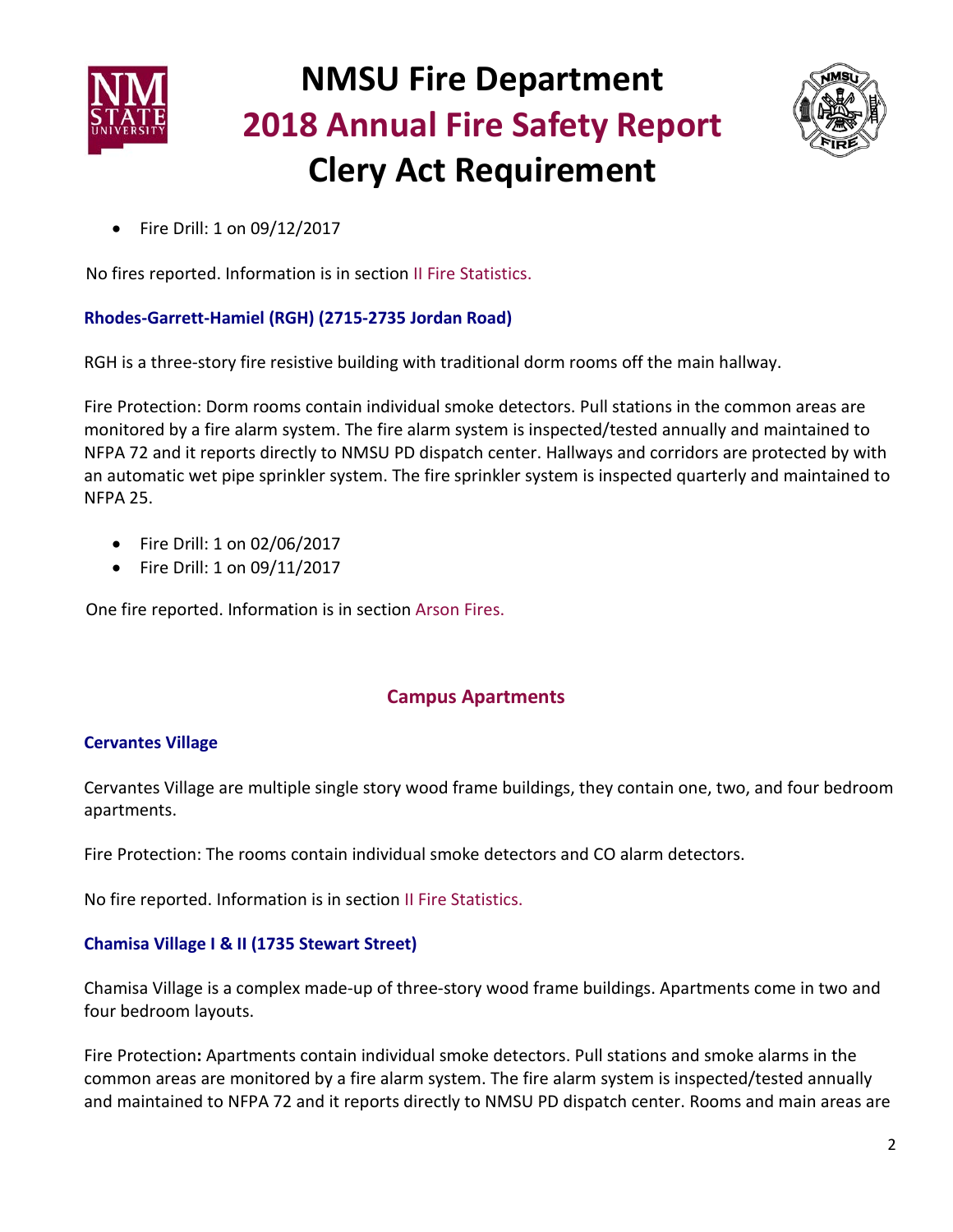



protected by an automatic wet pipe sprinkler system. The fire sprinkler system is inspected quarterly and maintained to NFPA 25.

Chamisa Village I

- Fire Drill: 1 on 02/07/2017
- Fire Drill: 1 on 09/11/2017

Chamisa Village II

- Fire Drill: 1 on 02/07/2017
- Fire Drill: 1 on 09/11/2017

No fire reported. Information is in section II Fire Statistics.

#### **Vista Del Monte**

Vista Del Monte is a complex made up of two story wood frame buildings. Apartments are in two-bedroom configuration.

Fire Protection: Apartments contain individual smoke detectors and CO detectors.

No fires reported. Information is in section II Fire Statistics.

### **Family Housing**

#### **Tom Fort and Sutherland Villages**

Tom Fort and Sutherland are single-family, single story fire resistive homes.

Fire Protection: The homes contain individual smoke detectors and CO detectors.

One fire reported. Information is in section II Fire Statistics.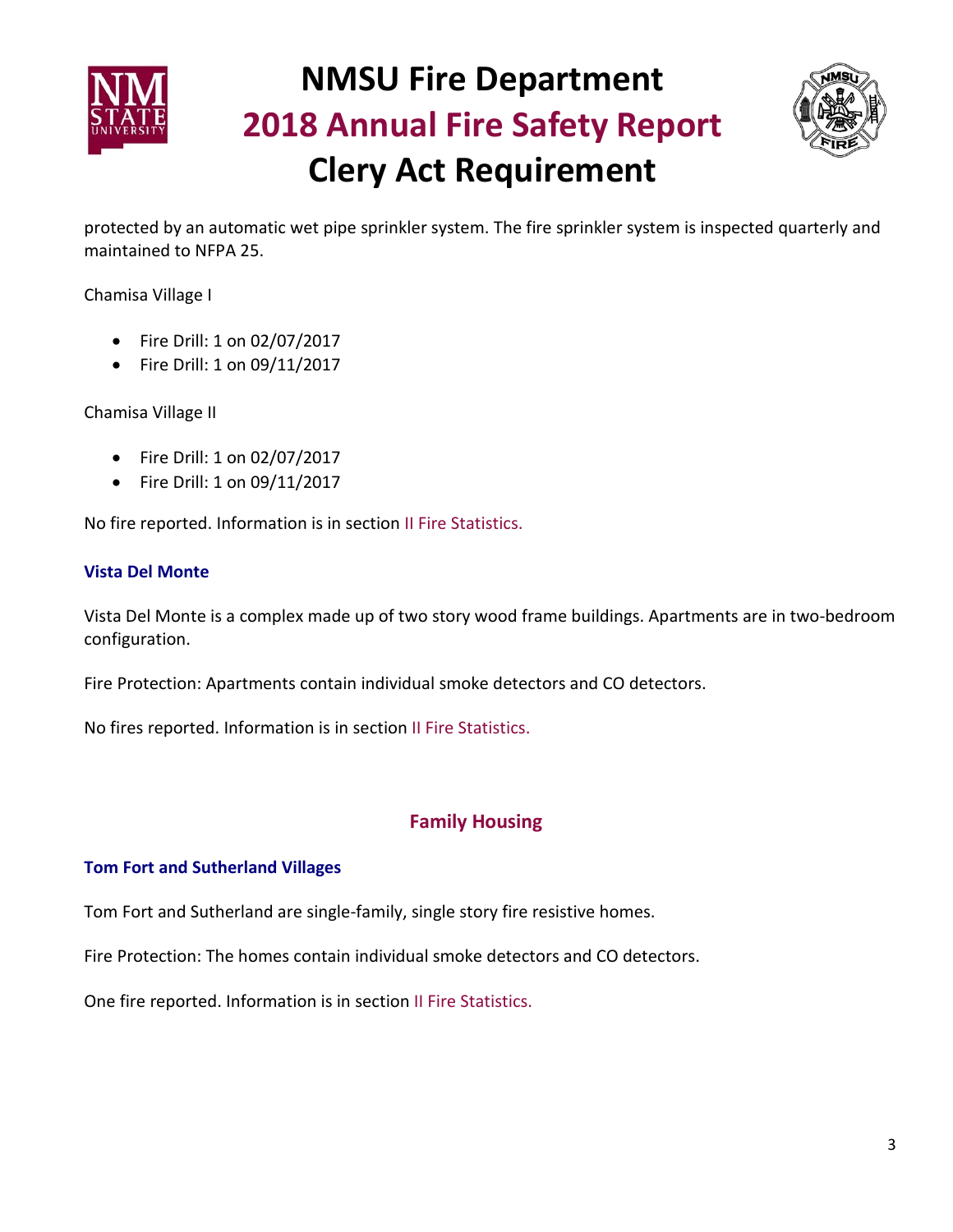



# **Greek Housing**

### **Chi Omega (1700 East University Avenue)**

Chi Omega is a residential sorority, two story wood frame home.

Fire Protection: Bedrooms contain individual smoke detectors. Smoke alarms in the common areas are monitored by a fire alarm system. The fire alarm system is inspected/tested annually and maintained to NFPA 72 and it reports directly to NMSU PD dispatch center. Rooms and common areas are covered by an automatic wet pipe sprinkler system. The fire sprinkler system is inspected quarterly and maintained to NFPA 25.

- Fire Drill: 1 on 02/06/2017
- Fire Drill: 1 on 09/12/2017

No fires reported. Information is in section II Fire Statistics.

#### **Delta Zeta (1600 East University Avenue)**

Delta Zeta is a residential sorority, single story wood frame home.

Dorm rooms contain individual smoke detectors. Smoke alarms in the common areas are monitored by a fire alarm system. The fire alarm system is inspected/tested annually and maintained to NFPA 72 and it reports directly to NMSU PD dispatch center. Rooms and common areas are covered by an automatic wet pipe sprinkler system. The fire sprinkler system is inspected quarterly and maintained to NFPA 25.

- Fire Drill: 1 on 02/07/2017
- Fire Drill: 1 on 09/12/2017

No fires reported. Information is in section II Fire Statistics.

#### **Zeta Tau Alpha (1699 East University Avenue)**

Zeta Tau Alpha is a residential sorority, two story wood frame home.

Fire Protection: Smoke detectors throughout the building and pull stations in the hallways are monitored by a fire alarm system. The fire alarm system is inspected/tested annually and maintained to NFPA 72 and it reports directly to NMSU PD dispatch center. Rooms and common areas are covered by an automatic wet pipe sprinkler system. The fire sprinkler system is inspected quarterly and maintained to NFPA 25.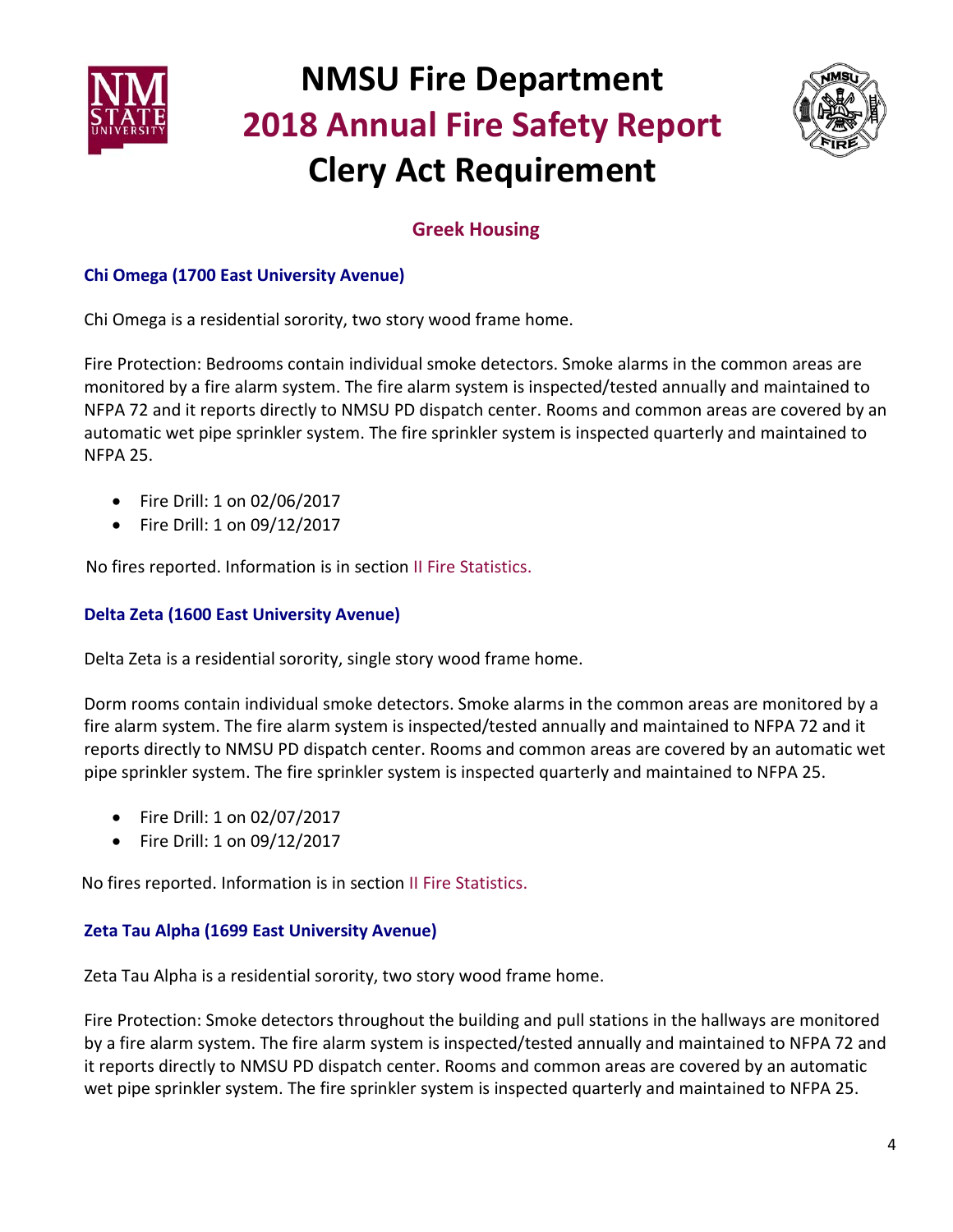



- Fire Drill: 1 on 02/07/2017
- Fire Drill: 1 on 09/12/2017

No fires reported. Information is in section II Fire Statistics.

## **Non-Academic Buildings**

#### **Fires in Non-Academic Buildings**

No fires reported. Information is in section II Fire Statistics.

## **Academic Buildings**

#### **Gardiner Hall (1255 North Horseshoe)**

Gardiner Hall is a multi-story Fire Resistive Non-Combustible building that houses offices, lecture rooms, laboratories, and classroom areas.

Fire Protection: Gardiner Hall is equipped with a full addressable fire alarm system and is covered by an automatic wet pipe sprinkler system. The fire alarm system is inspected/tested annually and maintained to NFPA 72 and it reports directly to NMSU PD dispatch center. The fire sprinkler system is inspected quarterly and maintained to NFPA 25.

• Fire Drill on 09/11/2017

#### **Gerald Thomas Hall (940 E. College Avenue)**

Gerald Thomas Hall is a multi-story Fire Resistive Non-Combustible building that houses offices, lecture rooms, and classrooms.

Fire Protection: Gerald Thomas Hall is equipped with a full addressable fire alarm system. The fire alarm system is inspected/tested annually and maintained to NFPA 72 and it reports directly to NMSU PD dispatch center.

• Fire Drill on 09/11/2017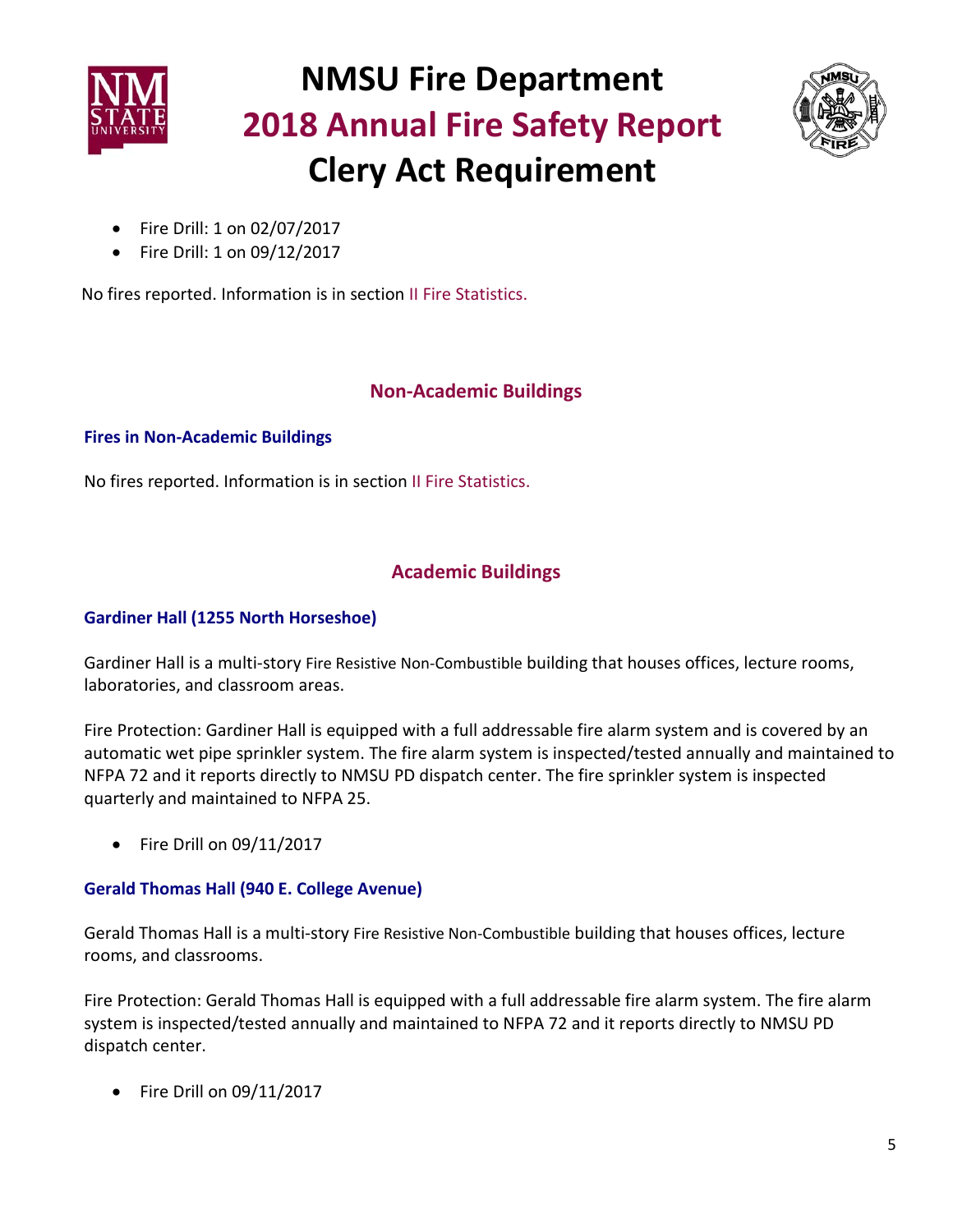



### **Goddard Hall and Annex (1100 South Horseshoe)**

Goddard Hall and Annex is a multi-story Fire Resistive Non-Combustible building that houses offices, lecture rooms, laboratories, and classroom areas.

Fire Protection: Goddard Hall and Annex is equipped with a full addressable fire alarm system and is covered by an automatic wet pipe sprinkler system. The fire alarm system is inspected/tested annually and maintained to NFPA 72 and it reports directly to NMSU PD dispatch center. The fire sprinkler system is inspected quarterly and maintained to NFPA 25.

• Fire Drill on 09/11/2017

## **Milton Hall (2915 McFie Circle)**

Milton Hall is a multi-story Fire Resistive Non-Combustible building that houses offices, conference rooms, classrooms, lecture rooms, laboratories, and work station areas.

Fire Protection: Milton Hall is equipped with a full addressable fire alarm system and is covered by an automatic wet pipe sprinkler system. The fire alarm system is inspected/tested annually and maintained to NFPA 72 and it reports directly to NMSU PD dispatch center. The fire sprinkler system is inspected quarterly and maintained to NFPA 25.

• Fire Drill on 09/12/2017

### **Thomas and Brown Hall (1125 Frenger Mall)**

Thomas and Brown Hall is a multi-story Fire Resistive Non-Combustible building that houses offices, lecture rooms, laboratories and classroom areas.

Fire Protection: Thomas and Brown Hall is equipped with a full addressable fire alarm system and is covered by an automatic wet pipe sprinkler system. The fire alarm system is inspected/tested annually and maintained to NFPA 72 and it reports directly to NMSU PD dispatch center. The fire sprinkler system is inspected quarterly and maintained to NFPA 25.Fire Drill on 09/12/2017

### **Fires in Academic Buildings**

One fire reported at Chemistry Hall, 1175 North Horseshoe. Information is in section II Fire Statistics.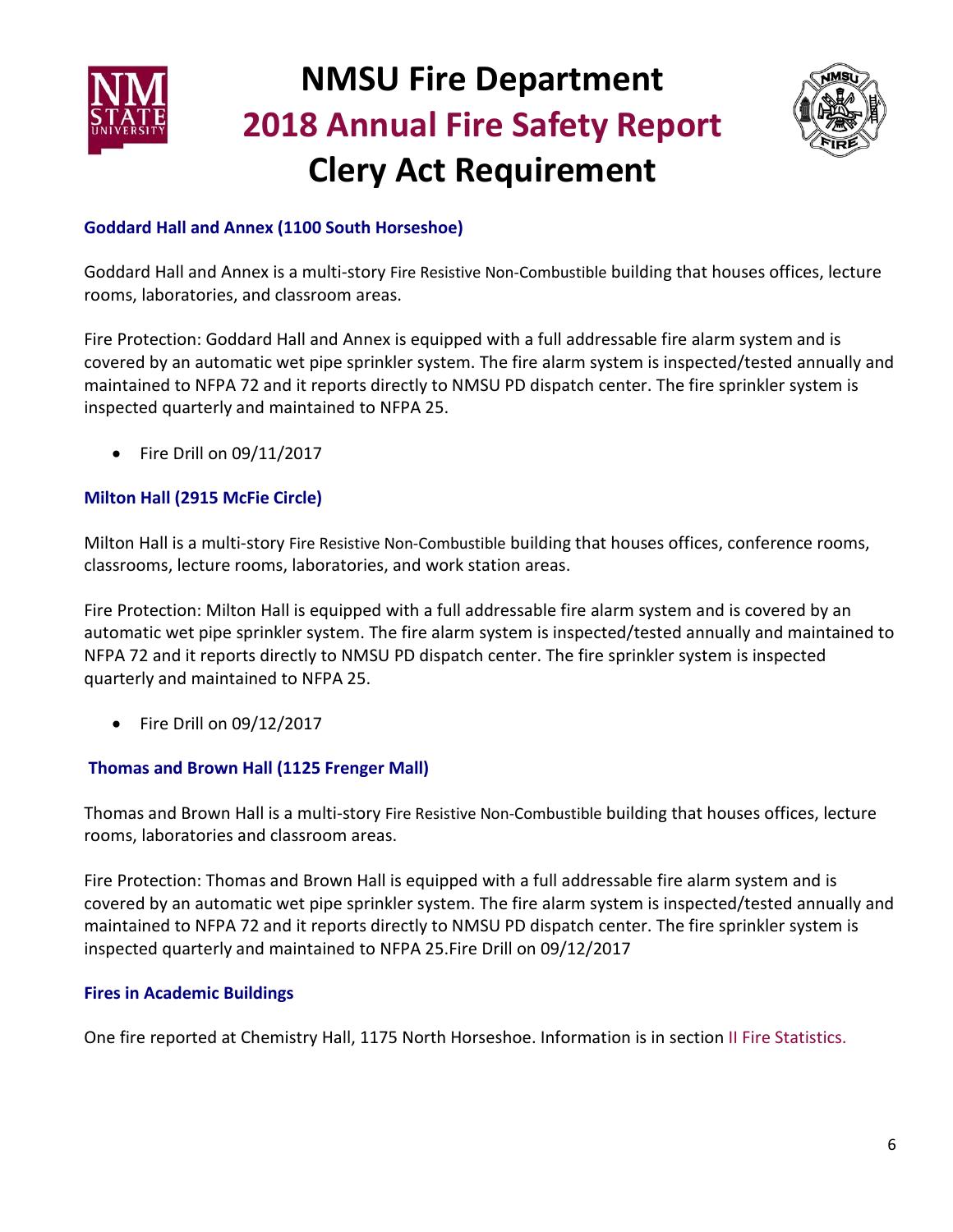



# **Fatality or Casualty Fires**

 **None reported.**

**Arson Fires** 

#### **None reported or identified.**

## **II. Fire Statistics**

# **2017 Digital Fire Log**

| <b>FIRES INSIDE STRUCTURES</b>  |                                           |                                            |
|---------------------------------|-------------------------------------------|--------------------------------------------|
| <b>DATE</b>                     | <b>ADDRESS</b>                            | <b>INCIDENT</b>                            |
| 09/25/2017                      | 975 Gregg Street (Sutherland Village)     | 113 - Cooking fire, confined to            |
|                                 |                                           | container                                  |
| 10/20/2017                      | 2725 Jordan Road (Rhodes-Garrett-Hamiel   | 113 - Cooking fire, confined to            |
|                                 | (RGH)                                     | container                                  |
| 11/07/2017                      | 1175 North Horseshoe (Chemistry Building) | 251 - Excessive heat, scorch burns         |
|                                 |                                           | with no ignition                           |
| 11/08/2017                      | 1715 International Mall (Garcia Hall)     | 113 - Cooking fire, confined to            |
|                                 |                                           | Container                                  |
|                                 |                                           |                                            |
| <b>FIRES OUTSIDE STRUCTURES</b> |                                           |                                            |
| <b>DATE</b>                     | <b>ADDRESS</b>                            | <b>INCIDENT</b>                            |
| 1/29/2017                       | 4525 Observatory Road                     | 150 - Outside rubbish fire, other          |
| 3/2/2017                        | 1175 North Horseshoe                      | 151 - Outside rubbish, trash or waste fire |
| 4/25/2017                       | 2902 McFie Circle                         | 143 - Grass fire                           |
| 5/6/2017                        | <b>East Union Avenue</b>                  | 151 - Outside rubbish, trash or waste fire |
| 5/15/2017                       | <b>College Avenue</b>                     | 151 - Outside rubbish, trash or waste fire |
| 5/22/2017                       | College Avenue                            | 140 - Natural vegetation fire, other       |
| 12/2/2017                       | 3005 Arrowhead Drive                      | 154 - Dumpster or other outside trash      |
|                                 |                                           | receptacle fire                            |
|                                 |                                           |                                            |